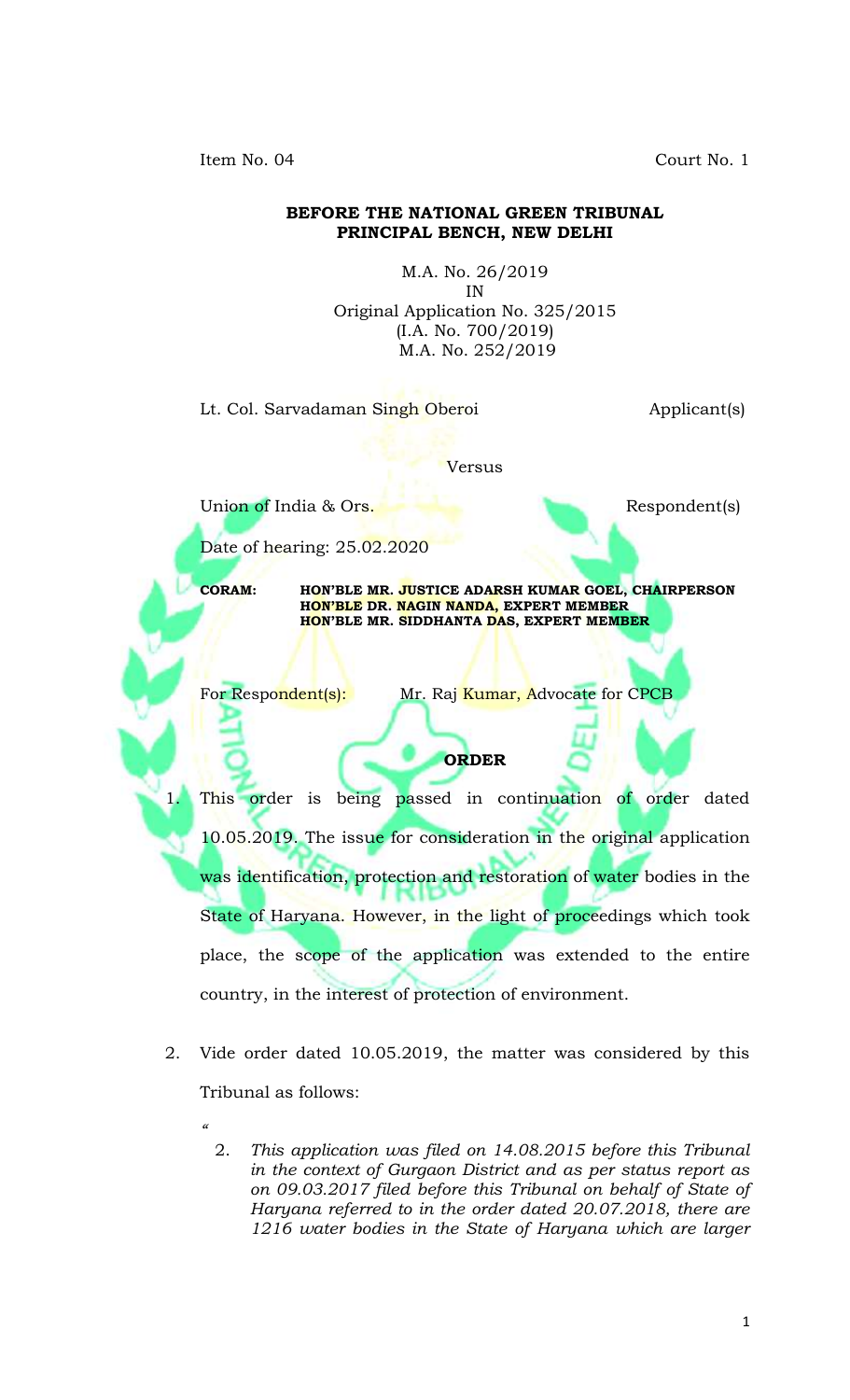*than 2.25 Ha and 123 water bodies which are in possession of the State in Gurgaon District while the total number of the water bodies are 641 (later corrected as 647) in Gurgaon District. The Tribunal directed that for 123 water bodies which are in possession of the State, steps be taken for their proper maintenance and restoration. An exercise be undertaken in the entire State of Haryana to identify water bodies. On such identification, water bodies be assigned Unique Identification (UID) number and steps be taken for restoration. Report was sought within six months.* 

- 3. *Status report has been filed vide email dated 25.04.2019 by the Haryana Pond and Waste Water Management Authority (HPWWMA) stating that HPWWMA has been established under a State Act called the HPWWMA Act, 2018 notified on 23.10.2018 for development and protection of ponds and matters connected therewith. Pond has been defined as a tank or lake or any other inland water body having an area of 0.5 acre or more. The authority is to undertake survey and take steps for restoration of water bodies, PDMS (Pond Data management System) has been developed which can be accessed through "[http://hpwwma.org](http://hpwwma.org/)": DPMOs (District Pond Management Officers) are appointed for each District. As per PDMS data, 16306 ponds fall under the Panchayats and 265 ponds fall under the Urban Local Bodies. The same have been given UID numbers and work of development will be undertaken by DPD (Development and Panchayat Department). The work for connecting the ponds with the nearby canal network will be executed by the IWRD (Irrigation and water Resources Department). 200 most problematic and overflowing ponds will be addressed during 2019-20. 193 model ponds which are overlapping with the said 200 ponds will be developed in first phase for which a plan has been prepared.* 
	- 4. *The Gurgaon Metropolitan Development Authority (GMDA) has also given a report to the effect that water bodies in the District are owned by 20 different entities. Work of restoration of 123 water bodies was taken up which has been widened to improve 647 water bodies. In all 826 water bodies, as found as per record, the task involves identification and verification of data, review and categorization of water bodies, assigning UID numbers, preparation of maps and analysis of information in regard to size, restoration potential, etc. 20% of the water bodies are at risk due to discharge of untreated sewage, industrial effluents or waste water.*
- 5. *Learned counsel for the applicant submits that not even a single water body has so far been taken up for restoration inspite of the exercise undertaken for identification of the water bodies. The steps for preventing dumping of solid waste or discharging of effluents are urgently required. The State of Haryana may take necessary steps in terms of the status report referred to in para 3 & 4 above as well as in the light of general directions which we propose to issue to all the States/UTs.*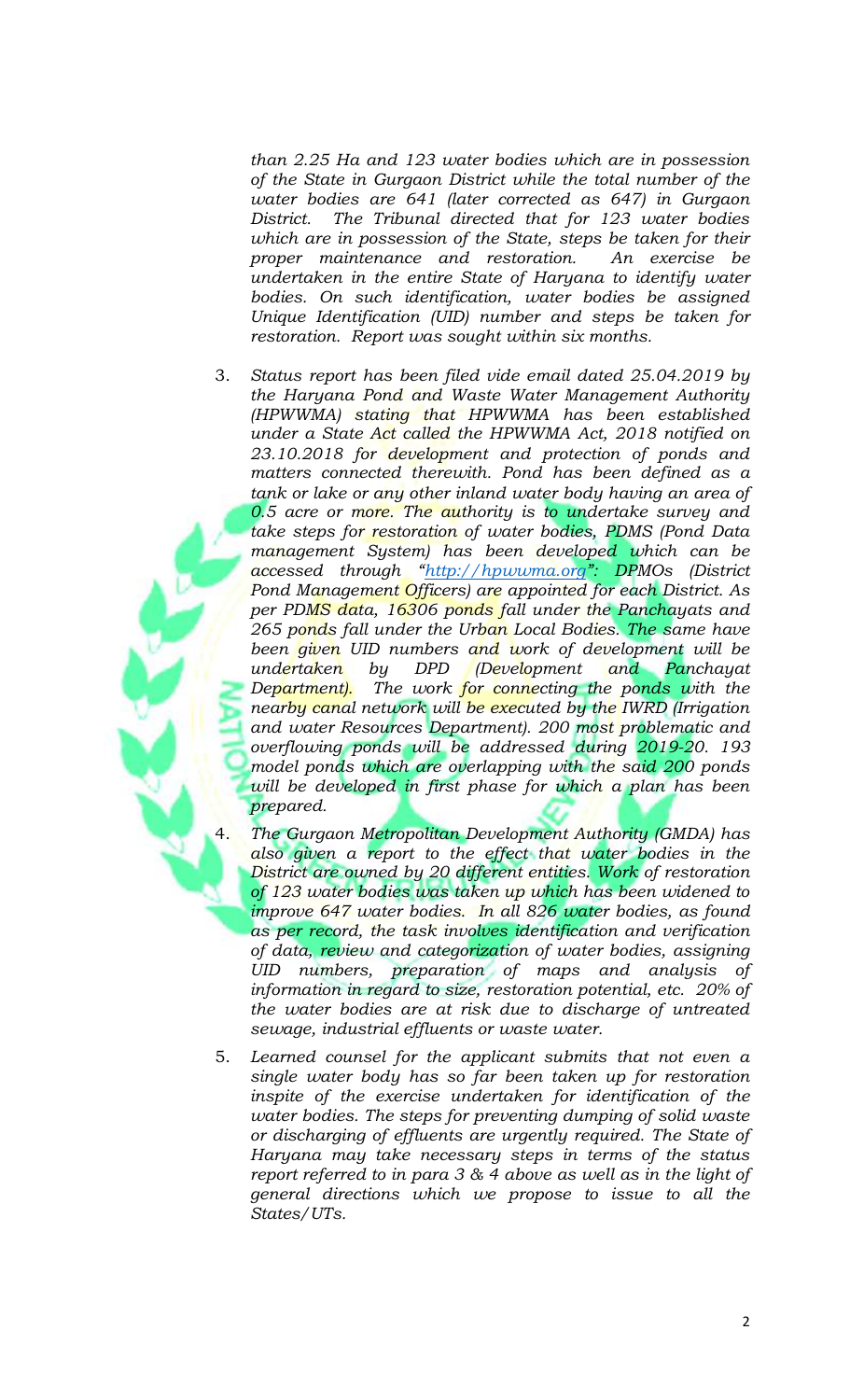6. *There can be no dispute that the water bodies play significant role in recharge of ground water, preventing soil erosion, harnessing rain water and maintaining micro-climate in the area. Need for conservation and protection of water bodies is thus obvious. This requires involvement not only at the level of the State but also at the level of the community for which State needs to take initiative. The threat caused to the water bodies is by dumping of waste, discharge of effluents and encroachments. The steps required for restoration will include preparation and implementation of catchment area treatment plans, setting up of green belt and wherever viable setting up of bio-diversity parks around the water bodies, cleaning up of the garbage/debris and demarcation by the Revenue Department on identification survey and demarcation. Each water body is required to be given a geo-referenced-UID and an action plan is required for restoration and protection of each of the water bodies. In this view of the matter, need for conservation and protection of water bodies is not confined to the State of Haryana alone but extends to the whole country.*

7. *The Hon'ble Supreme Court in Hinch Lal Tiwari v. Kamala Devi & Ors. (2001) 6 SCC 496 observed:*

> *"It is important to notice that the material resources of the community like forests, tanks, ponds, hillock, mountain etc. are nature's bounty. They maintain delicate ecological balance. They need to be protected for a proper and healthy environment which enables people to enjoy a quality life which is the essence of the guaranteed right under [Article 21](https://indiankanoon.org/doc/1199182/) of the Constitution. The Government, including the Revenue Authorities i.e. Respondents 11 to 13, having noticed that a pond is falling in disuse, should have bestowed their attention to develop the same which would, on one hand, have prevented ecological disaster and on the other provided better environment for the benefit of the public at large. Such vigil is the best protection against knavish attempts to seek allotment in non-abadi sites."*

8. *The above observations advance the Public Trust Doctrine which is based on the principle that certain resources like air, water and forests have such great importance to the people as a whole that the same cannot be subject of private ownership. The same are gift of the nature and should be made freely available to the people. The Doctrine requires the State to protect such resources and not to permit them to be used for private or commercial purposes.1 This concept is applicable to wetlands and all water bodies which is essential for protection of the environment. If the ponds and other such water bodies are not protected and conserved, this will in turn* 

 $\overline{\phantom{a}}$  $^1$ (1997) 1 SCC 388, M.C. Mehta vs Kamal Nath & Ors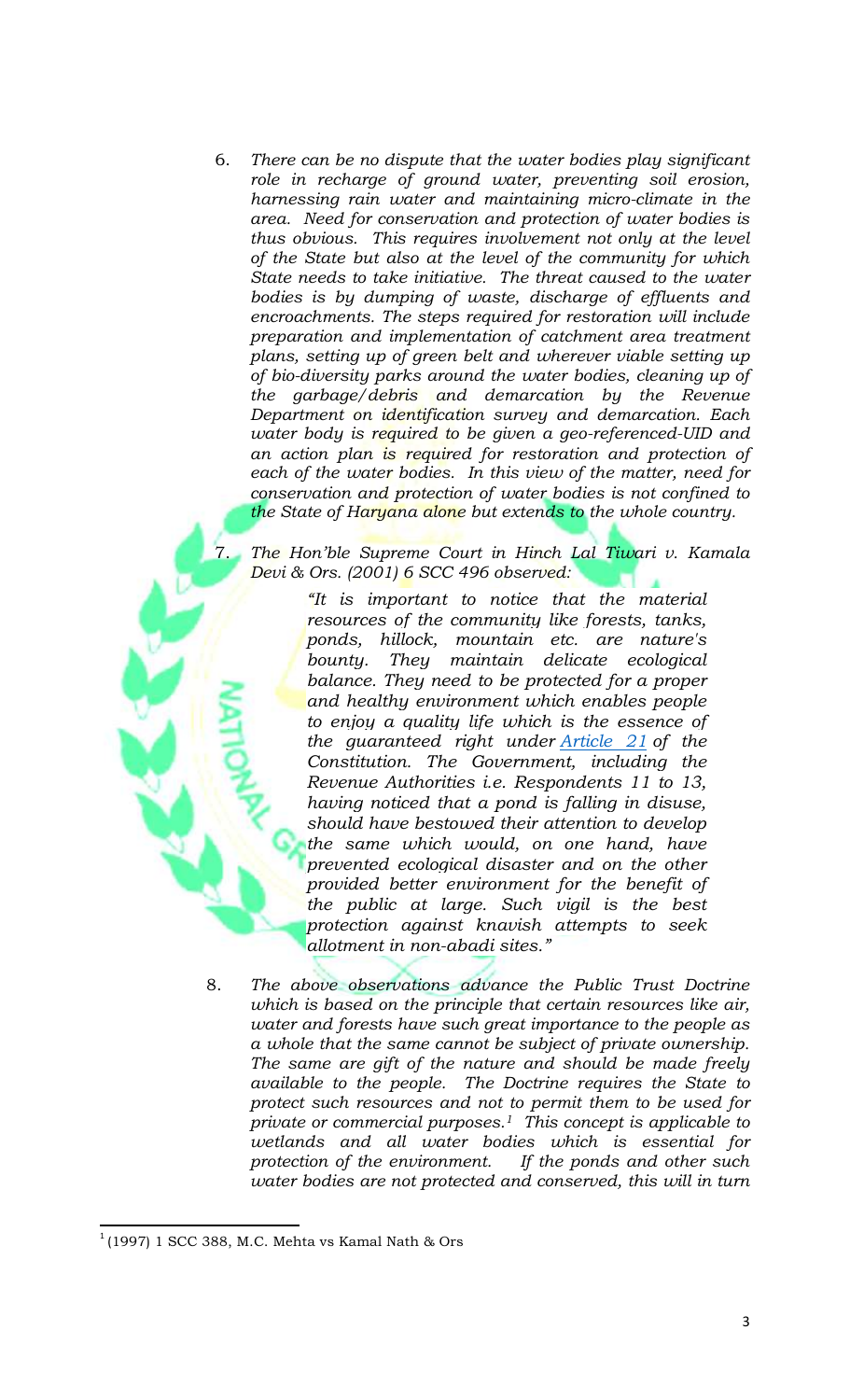*affect recharge of ground water, rain water harnessing and soil preservation.* 

9. *Ground water conservation remains a challenge. This led the Hon'ble Supreme Court to direct constitution of the Central Ground Water Authority (CGWA) vide order reported in M.C Mehta v. Union of India & Ors, (1997) 11 SCC 312. The data compiled by the said authority shows that there are over exploited, critical and semi critical areas (OCS). The ground water is on the decline in the said areas. In this regard, it may be noted that vide order dated 11.07.2018 in W.P.C No. 4677/1985, M.C. Mehta v. Union of India and Ors., the Hon'ble Supreme Court noted the report of the Niti Ayog on "Composite Water Management Index", June 2018, in which it is stated, inter alia:*

> *"In fact by 2020, 21 major cities, including Delhi, Bangalore and Hyderabad will are expected to reach zero groundwater levels, affecting access for 100 million people".*

The Tribunal has, vide order dated 07.05.2019 in O.A No. *176/2015, Shailesh Singh Vs. Hotel Holiday Regency, Moradabad & Ors., directed the CGWA to prepare a policy for conservation of groundwater with a robust institutional mechanism for surveillance and monitoring with a view to enhance access to ground water for drinking purposes in OCS areas by way of appropriate replenishment practices which can be properly accounted and measured as well as to sustain the flood plains of rivers in terms of e-flows, augmentation of subterranean flows and preservation of other water bodies. The Tribunal also considered the matter in the context of Delhi, vide order dated 30.08.2018 in Original Application No. 496 of 2016, Tribunal on its own Motion Vs. Govt. of NCT of Delhi & Ors., and appointed a Committee headed by the former Judge of Delhi High Court to oversee the steps for conservation of ground water in Delhi. We also note the guidelines for National Lake Conservation Plan prepared by MoEF&CC in May 2008 as well as National Plan for Conservation of Aquatic Ecosystem (NPCA) prepared by MoEF&CC in November, 2016. Irrespective of the subject being covered by a particular State statute, the protection of water bodies is an essential need for protection of environment as held in Hinch Lal Tiwari (Supra). Such requirement is covered by the 'Precautionary' principle as well as the 'Sustainable Development' principle which are required to be enforced by this Tribunal under Section 20 of the NGT Act, 2010. The HPWWMA Act, 2018 covers only ponds having area of more than 0.5 acres. Thus ponds of lesser area have been left out of regulation under the said Act. This aspect needs to be addressed to the extent the same remains unaddressed not only in Haryana but throughout India to the extent the existing statutory framework or guidelines do not cover comprehensively the subject of restoration of all the water bodies. The definition of water body in the Haryana Act is as follows:*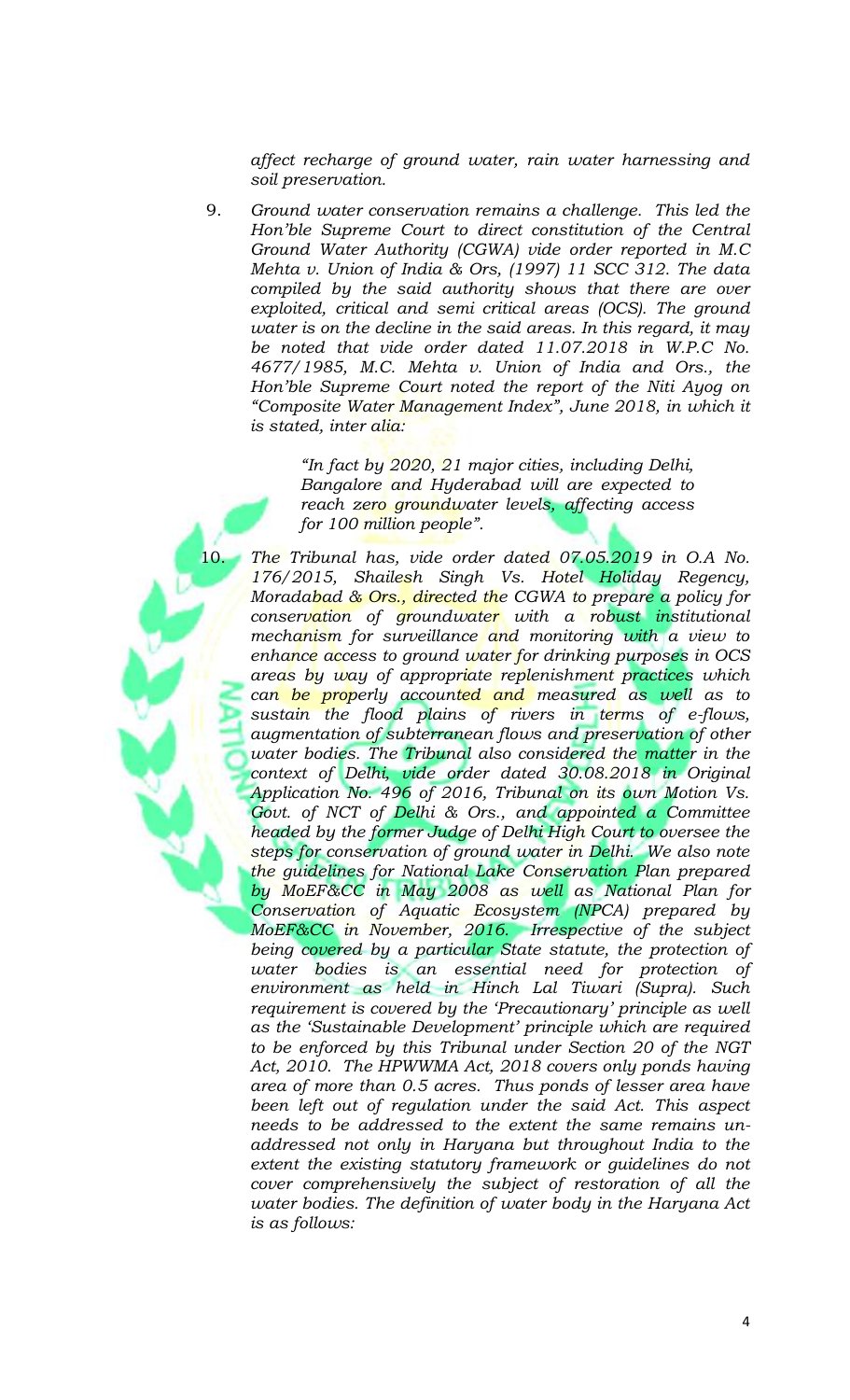*"the 'pond' means a tank or lake or any other inland water body having an area of 0.5 acre or more, whether it contains water or not, and mentioned in revenue records as talab, johar, tank or by any other name and includes green belt and the peripheral catchments areas, main feeder inlet and other inlets, bunds, weirs, sluices etc but does not include wet lands as notified by the Government from time to time."*

- 11. *The above definition shows that only ponds of area of more than 0.5 acres are sought to be restored under the statutory provisions of the said Act. While in terms of the orders of the Hon'ble Supreme Court in Hinch Lal Tiwari (Supra) even ponds of lesser area will be covered for being protected and restored. This is also imperative in terms of the concern raised in the order of Hon'ble Supreme Court dated 11.07.2018 in W.P.C Nos. 4677/1985, M.C. Mehta vs. Union of India &Ors.*  for conservation of ground water. If all water bodies including *ponds of lesser area than 0.5 acre are not covered, this will affect the environment including recharge of ground water, harnessing of rain water, prevention of soil erosion and maintaining the micro climate. We may, however, clarify that focus may be on ponds, etc. recorded in the revenue record.*
- 12. *We may note that there are 351 polluted river stretches in India identified as such by the CPCB which need remediation. The matter is being considered by this Tribunal in Original Application No.673/2018, News item published in "The Hindu"authored by Shri Jacob Koshy titled "More river stretches are now critically polluted : CPCB. In O.A. No. 148/2016, Mahesh Chandra Saxena Vs. South Delhi Municipal Corporation &Ors., vide order dated10.05.2019, it was observed that reuse of treated sewage water as well as*  restoration of water bodies are connected to ground water *conservation, which in turn is connected to remedying the pollution of polluted river stretches.*
- 
- 13. *Thus to give effect to 'Precautionary' principle and 'Sustainable Development' principle, we direct all the States and UTs to review the existing framework of restoration all the water bodies by preparing an appropriate action plan. Such action plans may be prepared within three months and a report furnished to the CPCB. The CPCB may examine all such plans and furnish its comments to this Tribunal within two months thereafter. The Chief Secretaries of all the States/UTs in the course of undertaking monitoring exercise in pursuance of the order of this Tribunal in O.A No. 606/2018, Compliance of MSW Rules, 2016, may also include restoration of water bodies as one of the items as the same is also incidental to waste management which are covered by orders in O.A No. 606/2018, Compliance of MSW Rules, 2016.*
- 14. *The CPCB may prepare and place on its website guidelines in the matter of restoration of water bodies in the light of above order within one month."*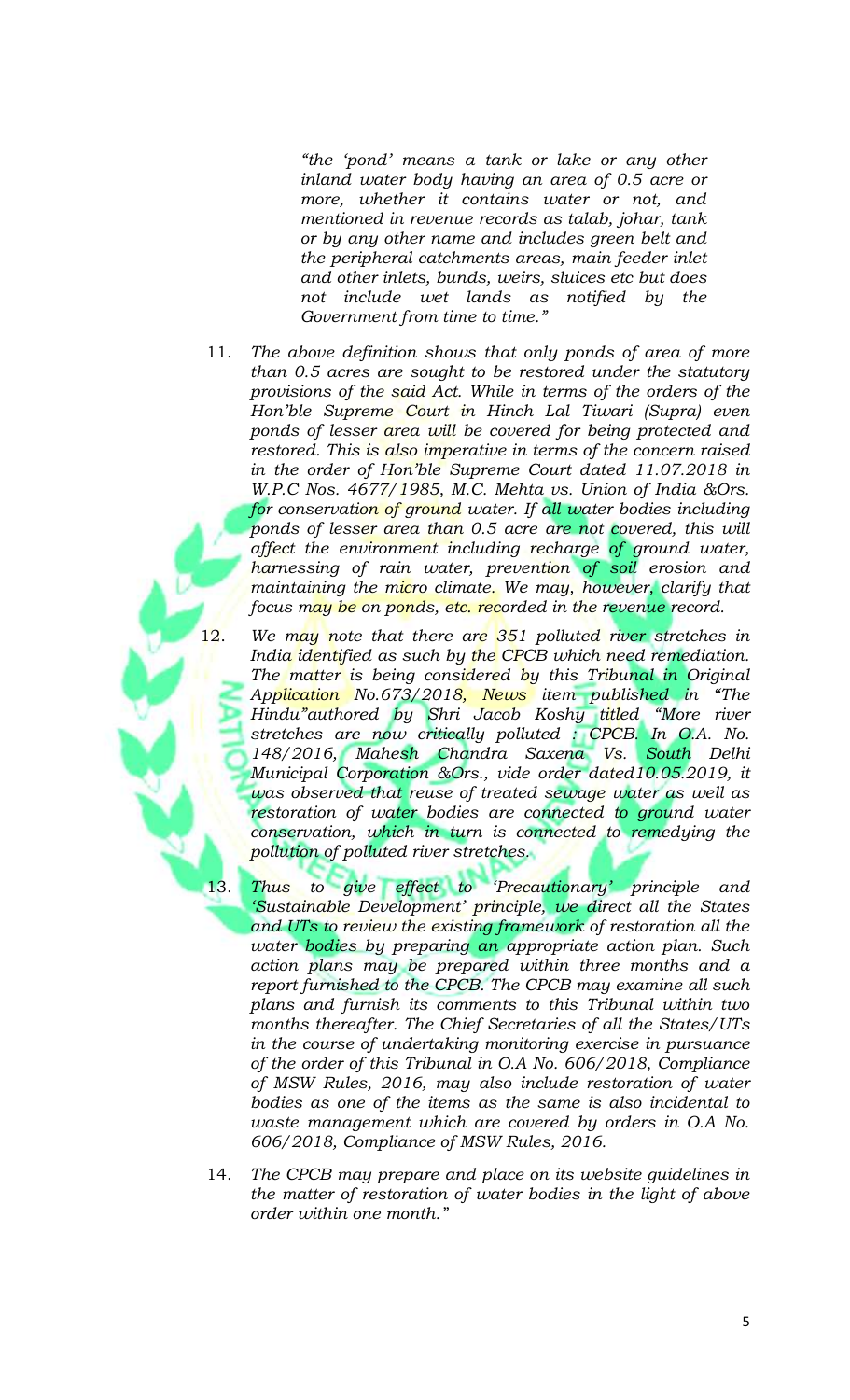3. In pursuance of the above, the learned counsel for the CPCB has handed over a status report during the course of hearing to the effect that indicative guidelines for restoration of water bodies have been uploaded on the website of the CPCB on 18.06.2019 but most the States have not submitted their action plans. Out of 435 locations monitored, 357 locations were not complying with the primary water quality criteria for bathing. CPCB constituted an expert committee vide order dated 28.08.2019 under the Chairmanship of MS, CPCB comprising, representatives of MoEF&CC, MoJS, MoHUA, IIT Delhi, officials of CPCB and DH-WQM-I as member convener. First meeting of the expert Committee was held on 16.09.2019. The Tribunal has suggested following actions:

| S.No.            | <b>Activity proposed</b>                                                                                                                                   | <b>Organization Responsible</b>                                                                                                        |
|------------------|------------------------------------------------------------------------------------------------------------------------------------------------------------|----------------------------------------------------------------------------------------------------------------------------------------|
| 1.               | Identification and Geo-Tagging<br>of Ponds or Lakes in the<br>Country                                                                                      | <b>NRSA</b> , State Space Application Centre<br>and Concerned State Departments                                                        |
| 2.               | Assessment of Water Quality of<br>Ponds or lakes.                                                                                                          | Through Laboratories approved under<br>$E(P)$ Act, 1986 by the Concerned State<br>Department/ULBs/State Environment<br>Dept./SPCB/PCC. |
| 3.               | Prioritization of Ponds or Lakes<br>for restoration in consultation<br>with the respective SPCB.                                                           | State Environment Dept./SPCB/PCC.                                                                                                      |
| $\overline{4}$ . | Preparation and submission of<br>action plans for restoration of<br>prioritized Ponds or Lakes to<br>CPCB for random scrutiny of<br>proposed action plans. | State Environment Dept./SPCB/PCC.                                                                                                      |
| 5.               | Execution of approved action<br>plans.                                                                                                                     | State Environment Dept./SPCB/PCC<br>under the overall supervision of<br>Principal Secretary, Environment<br>Department.                |

The CPCB conducted a workshop on the subject on 30.01.2020.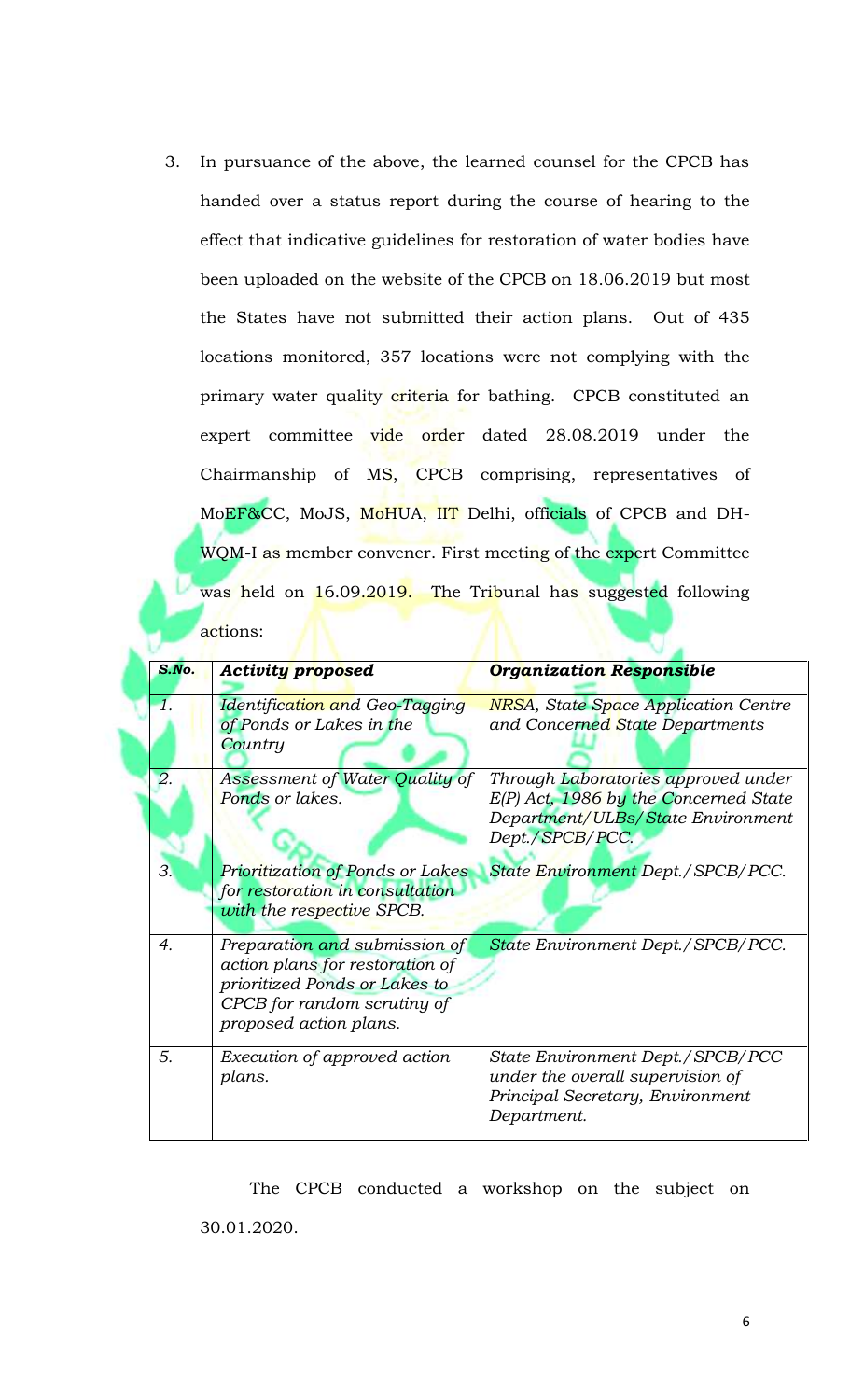- 4. Learned counsel for the CPCB states that further progress in the matter is being monitored and a status report will be filed before the next date. It is stated that only 14 States/UTs have furnished information which is not complete while 22 States/UTs have not furnished any information.
- 5. Having regard to the significance of the issue and unsatisfactory response of the States as shown above, we direct that the information may be furnished by all the States/UTs by March 31, 2020 positively to the CPCB failing which the States will be liable to pay compensation at the rate of Rs. 1 lakh per month till information is furnished. Payment of compensation will be the responsibility of the Chief Secretaries of the respective States/UTs. Since we are informed that plans for restoration furnished by some of the States run even upto ten years, we direct that the action plans should provide for commencement of the work by 01.04.2020 and conclusion by 31.03.2021. The CPCB will be at liberty to issue appropriate directions to all the States/UTs by for compliance. The Ministry of Jal Shakti is also at liberty to take further remedial action in the matter.
- 6. A copy of this order be sent to the CPCB and Chief Secretaries of all the States/UTs and Ministry of Jal Shakti by email for compliance.

List for further consideration on 27.05.2020.

Adarsh Kumar Goel, CP